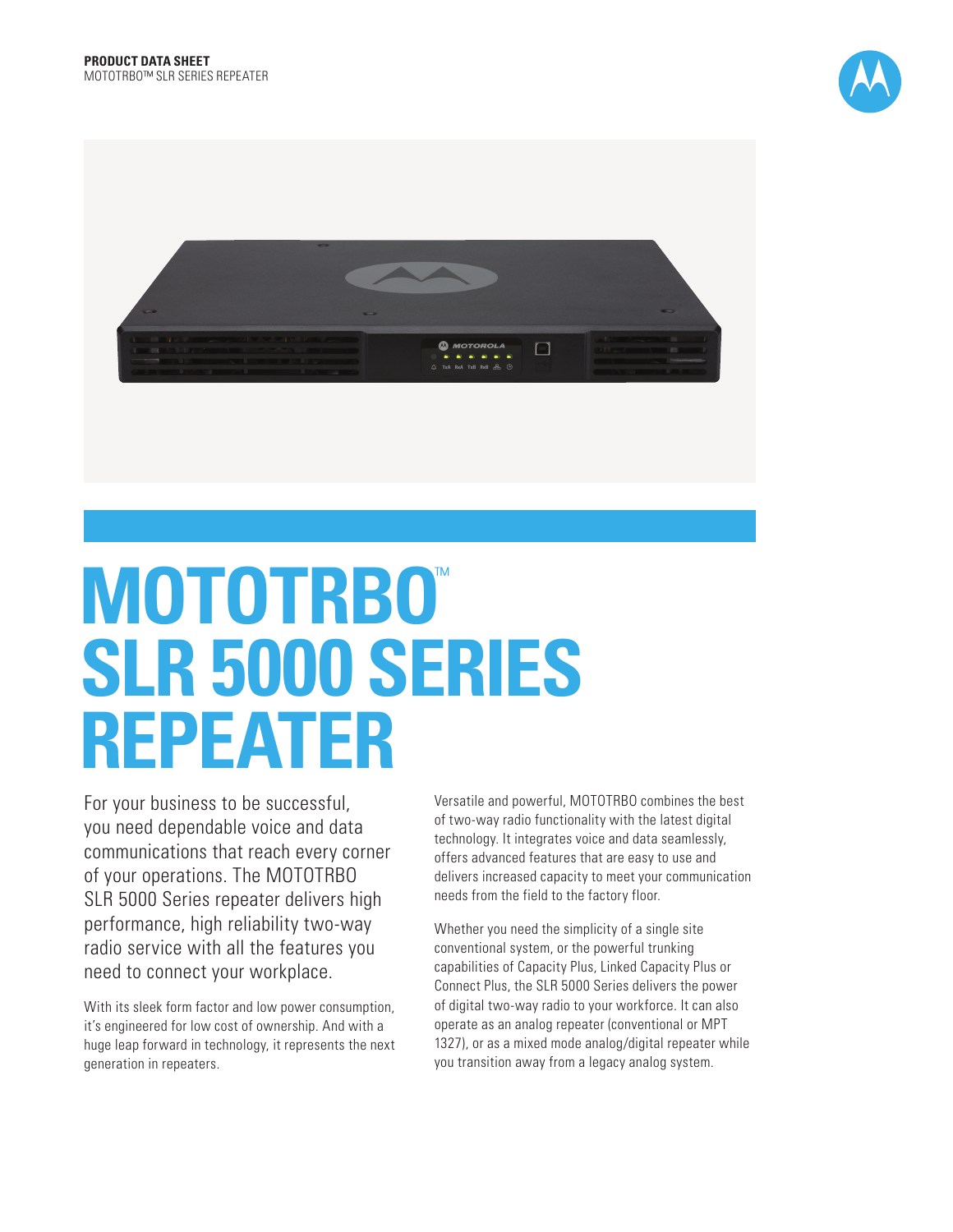#### **NEXT GENERATION MOTOTRBO REPEATER**

The SLR 5000 Series represents a huge leap forward in design and technology. Based on a wealth of field experience, customer feedback and technological innovation, the product delivers outstanding performance and efficiency for your business two-way radio system. From rock-solid reliability to clever touches like an integrated battery charger, the SLR 5000 Series is truly the next generation in repeaters.

#### **HIGH PERFORMANCE**

The SLR 5000 Series is designed to offer round-the-clock reliable operation, even at its continuous full transmit power of 50W. The high-quality design has been validated through Motorola's Accelerated Life Testing (ALT) program, and meets stringent quality criteria.

To deliver reliable coverage throughout your business premises, the product has a next-generation receiver design, with high sensitivity and improved noise blocking. Combined with the 50W transmit output power and digital error correction, this gives you clear voice quality, even in the most adverse conditions.

The SLR 5000 Series supports the full MOTOTRBO feature set, and is compatible with all the MOTOTRBO system architectures: single site conventional, IP Site Connect, Capacity Plus, Linked Capacity Plus and Connect Plus. The IP interface allows you to build applications and consoles directly into your system.

To help you build your system for top performance, MOTOTRBO RF Planning and IP Integration Services are available for purchase.

## **HIGH EFFICIENCY**

The latest RF technology gives the SLR 5000 Series exceptionally good power efficiency. Together with its space-efficient 1U height and low thermal footprint, it gives you a very low cost of ownership.

The product has simple servicing requirements, with field-replaceable Power Amplifier, Power Supply and Modem modules. A front panel USB port allows easy configuration, with optional support for remote management. It also has built-in features such as a 3A battery charger, external alarm ports and an auxiliary power output to ease site installation.

The standard warranty is 2 years, and can be enhanced with Service from the Start: a full service support program that protects your hardware investment with prioritized expert repair, proactive technical support, software updates and more.

#### **DESIGNED FOR THE FUTURE**

Motorola is committed to supporting you with even more sophisticated workforce communication solutions as your needs evolve, so the SLR 5000 Series is designed with the future in mind. Compared to first generation repeaters, it has 10x more processing power, 15x more memory and 125x more data storage. The architecture even has provision for expansion modules, should more functionality be required in the future.

#### **MOTOTRBO SLR 5000 SERIES**

With excellent performance, high reliability and clever design in a small, slim unit, the SLR 5000 Series repeater is at the heart of a MOTOTRBO professional two-way radio system. To find out more, please contact your local authorized Motorola Channel Partner.

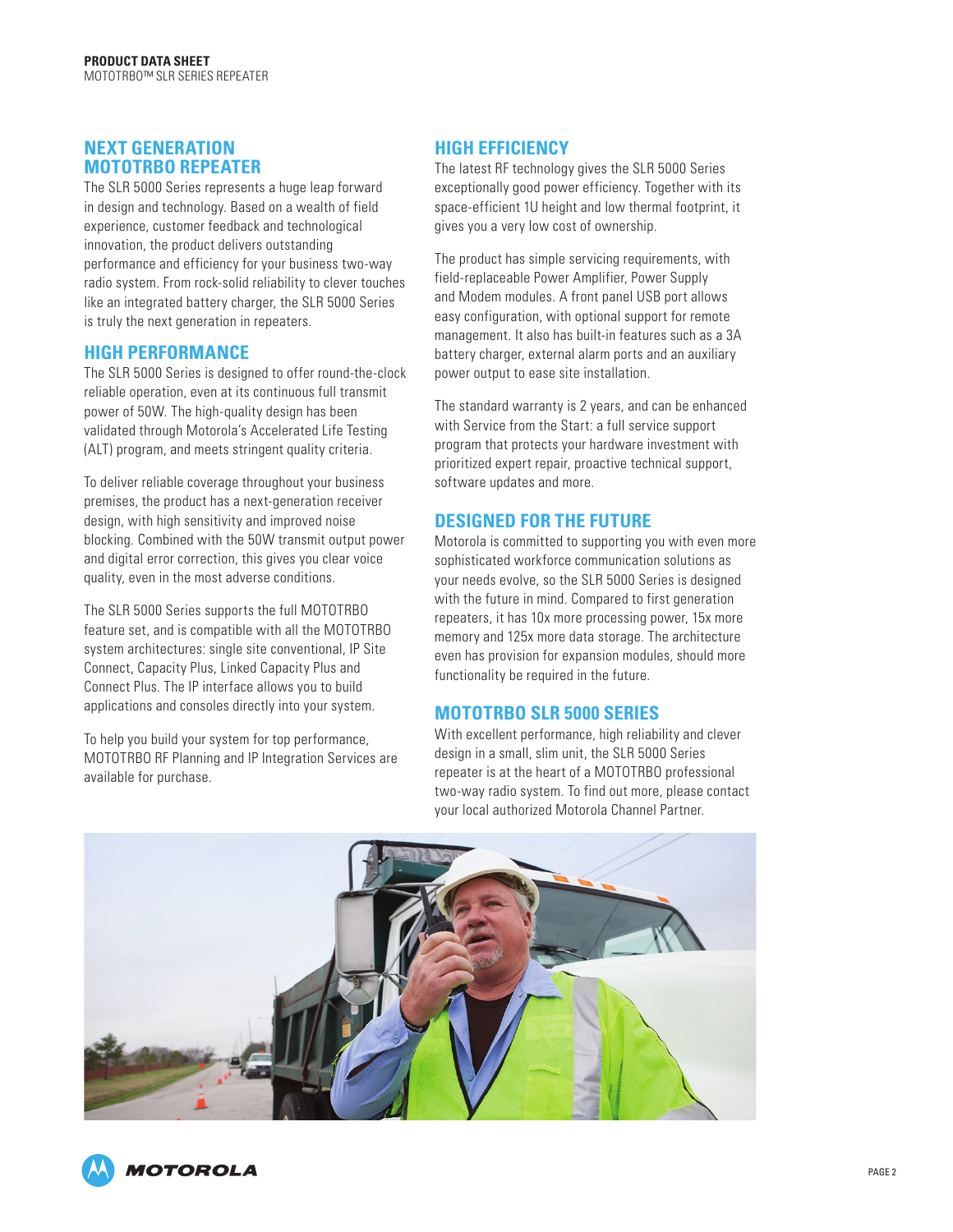## **GENERAL SPECIFICATIONS**

|                                          | <b>VHF</b>                                                                                                                | <b>UHF</b>     |
|------------------------------------------|---------------------------------------------------------------------------------------------------------------------------|----------------|
| Frequency Range                          | 136-174 MHz                                                                                                               | 400-470 MHz    |
| <b>Channel Capacity</b>                  | 64                                                                                                                        |                |
| <b>RF Output Power</b>                   | $1-50$ W                                                                                                                  |                |
| Dimensions (H x W x D)                   | 1.75 x 19 x 14.6 in (44 x 483 x 370 mm)                                                                                   |                |
| Weight                                   | 19 lbs (8.6 kg)                                                                                                           |                |
| Input Voltage (AC)                       | 100-240 Vac, 47-63 Hz                                                                                                     |                |
| Current (standby), 110 / 240 V           | 0.18 / 0.25 A                                                                                                             |                |
| Current (transmitting), 110 / 240 V      | 1.5/0.9 A                                                                                                                 |                |
| Input Voltage (DC)                       | 11.0-14.4 Vdc                                                                                                             |                |
| Current (standby)                        | 0.7A                                                                                                                      |                |
| Current (transmitting)                   | 9.5A                                                                                                                      |                |
| <b>Operating Temperature Range</b>       | -22 to +140 °F (-30 to +60 °C)                                                                                            |                |
| Humidity                                 | RH of 95%, non-condensing at 50 °C (122 °F)                                                                               |                |
| Max Duty Cycle                           | 100%                                                                                                                      |                |
| <b>FCC Description</b>                   | ABZ99FT3094                                                                                                               | ABZ99FT4096    |
| IC Description                           | 109AB-99FT3094                                                                                                            | 109AB-99FT4096 |
| Digital Vocoder Type                     | AMBE+2™                                                                                                                   |                |
| <b>Battery Charger Capacity</b>          | 12 V, 3 A                                                                                                                 |                |
| Connectivity                             | Tx (N female), Rx (BNC female), USB A receptacle, 2x Ethernet                                                             |                |
| <b>Supported System Types</b>            | Digital Conventional, IP Site Connect, Capacity Plus, Linked Capacity Plus, Connect Plus<br>Analog Conventional, MPT 1327 |                |
| <b>RECEIVER</b>                          |                                                                                                                           |                |
| Frequency Range                          | 136-174 MHz                                                                                                               | 400-470 MHz    |
| <b>Channel Spacing</b>                   | 25*/12.5 kHz                                                                                                              |                |
| <b>Frequency Stability</b>               | $0.5$ ppm                                                                                                                 |                |
| Sensitivity, 12dB SINAD                  | 0.22 uV                                                                                                                   |                |
| Sensitivity, 5% BER                      | 0.22 uV                                                                                                                   |                |
| Selectivity (TIA603D), 25* / 12.5 kHz    | 83 / 55 dB                                                                                                                | 80 / 55 dB     |
| Selectivity (TIA603), 25* / 12.5 kHz     | 83 / 68 dB                                                                                                                | 80 / 68 dB     |
| Selectivity (ETSI), 25*/ 12.5 kHz        | 70 / 63 dB                                                                                                                |                |
| Intermodulation Rejection (TIA603D/ETSI) | 82 / 73 dB                                                                                                                |                |

Audio Distortion  $< 1\%$ Transmitter Hum and Noise,  $25^* / 12.5$  kHz  $\qquad \qquad$   $\qquad \qquad$   $\qquad \qquad$  -45 / 50 dB

### **TRANSMITTER**

| 136-174 MHz                          | 400-470 MHz    |  |
|--------------------------------------|----------------|--|
| 1-50 W                               |                |  |
| 100%                                 |                |  |
| 25*/12.5 kHz                         |                |  |
| $0.5$ ppm                            |                |  |
| 40 dB                                |                |  |
|                                      | 78 / 62 dB     |  |
|                                      | 78 / 62 dB     |  |
| $-36$ dBm < 1 GHz, $-30$ dBm > 1 GHz |                |  |
| FSK Error 5%, FSK Magnitude 1%       |                |  |
|                                      | <b>TIA603D</b> |  |
|                                      | $< 1\%$        |  |
|                                      | -45 / -50 dB   |  |
| $\pm 5.0 / \pm 2.5$ kHz              |                |  |
|                                      |                |  |

Spurious Rejection (TIA603D/ETSI) 85 / 90 dB

\* 25 kHz channels not available in the US

Availability is subject to individual country law and regulations. All specifications shown are typical unless otherwise stated and are subject to change without notice.